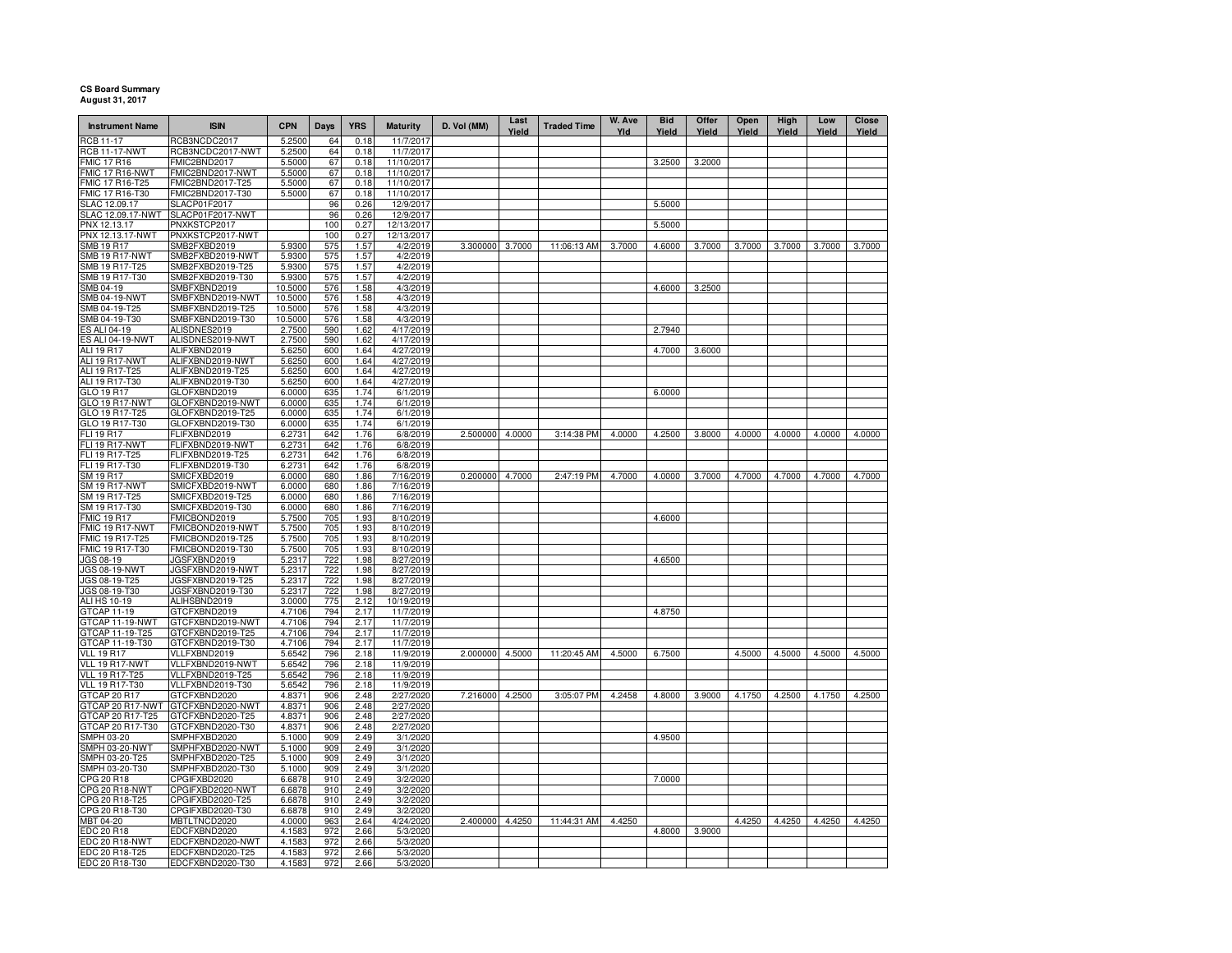| <b>Instrument Name</b>                         | <b>ISIN</b>                          | <b>CPN</b>       | <b>Days</b>  | <b>YRS</b>   | <b>Maturity</b>          | D. Vol (MM)      | Last<br>Yield | <b>Traded Time</b> | W. Ave<br>YId | <b>Bid</b><br>Yield | Offer<br>Yield | Open<br>Yield | High<br>Yield | Low<br>Yield | <b>Close</b><br>Yield |
|------------------------------------------------|--------------------------------------|------------------|--------------|--------------|--------------------------|------------------|---------------|--------------------|---------------|---------------------|----------------|---------------|---------------|--------------|-----------------------|
| PNB 06-20                                      | PNBLTNCD2020                         | 4.1250           | 1012         | 2.77         | 6/12/2020                |                  |               |                    |               |                     |                |               |               |              |                       |
| <b>RCB 06-20</b>                               | RCBLTNCD2020                         | 4.1250           | 1019         | 2.79         | 6/19/2020                |                  |               |                    |               |                     |                |               |               |              |                       |
| GLO 20 R18<br>GLO 20 R18-NWT                   | GLOFXBND2020<br>GLOFXBND2020-NWT     | 4.8875<br>4.8875 | 1047<br>1047 | 2.87<br>2.87 | 7/17/2020<br>7/17/2020   |                  |               |                    |               | 4.8000              |                |               |               |              |                       |
| GLO 20 R18-T25                                 | GLOFXBND2020-T25                     | 4.8875           | 1047         | 2.87         | 7/17/2020                |                  |               |                    |               |                     |                |               |               |              |                       |
| GLO 20 R18-T30                                 | GLOFXBND2020-T30                     | 4.8875           | 1047         | 2.87         | 7/17/2020                |                  |               |                    |               |                     |                |               |               |              |                       |
| <b>SLTC 20 R18</b>                             | SLTCFXBD2020                         | 4.9925           | 1083         | 2.97         | 8/22/2020                |                  |               |                    |               | 7.2500              |                |               |               |              |                       |
| SLTC 20 R18-NWT                                | SLTCFXBD2020-NWT                     | 4.9925           | 1083         | 2.97         | 8/22/2020                |                  |               |                    |               |                     |                |               |               |              |                       |
| SLTC 20 R18-T25                                | SLTCFXBD2020-T25                     | 4.9925           | 1083         | 2.97         | 8/22/2020                |                  |               |                    |               |                     |                |               |               |              |                       |
| SLTC 20 R18-T30                                | SLTCFXBD2020-T30                     | 4.9925           | 1083         | 2.97         | 8/22/2020                |                  |               |                    |               |                     |                |               |               |              |                       |
| BDO 10-20                                      | BDO2LTNC2020                         | 3.7500           | 1128         | 3.09         | 10/6/2020                |                  |               |                    |               | 5.2500              |                |               |               |              |                       |
| ALI 20 R19                                     | ALIFXBND2020                         | 4.6250           | 1132         | 3.10         | 10/10/2020               |                  |               |                    |               | 4.8000              | 4.0000         |               |               |              |                       |
| ALI 20 R19-NWT                                 | ALIFXBND2020-NWT                     | 4.6250           | 1132         | 3.10         | 10/10/2020               |                  |               |                    |               |                     |                |               |               |              |                       |
| ALI 20 R19-T25<br>ALI 20 R19-T30               | ALIFXBND2020-T25<br>ALIFXBND2020-T30 | 4.6250<br>4.6250 | 1132<br>1132 | 3.10<br>3.10 | 10/10/2020<br>10/10/2020 |                  |               |                    |               |                     |                |               |               |              |                       |
| <b>HOUSE 10-20</b>                             | HOUSEFBD2020                         | 6.2080           | 1138         | 3.12         | 10/16/2020               |                  |               |                    |               | 5.8000              | 5.0000         |               |               |              |                       |
| HOUSE 10-20-NWT                                | HOUSEFBD2020-NWT                     | 6.2080           | 1138         | 3.12         | 10/16/2020               |                  |               |                    |               |                     |                |               |               |              |                       |
| HOUSE 10-20-T25                                | HOUSEFBD2020-T25                     | 6.2080           | 1138         | 3.12         | 10/16/2020               |                  |               |                    |               |                     |                |               |               |              |                       |
| HOUSE 10-20-T30                                | HOUSEFBD2020-T30                     | 6.2080           | 1138         | 3.12         | 10/16/2020               |                  |               |                    |               |                     |                |               |               |              |                       |
| AEV 11-20                                      | AEV2FXBD2020                         | 4.4722           | 1159         | 3.17         | 11/6/2020                |                  |               |                    |               | 4.9000              | 4.1000         |               |               |              |                       |
| <b>AEV 11-20-NWT</b>                           | AEV2FXBD2020-NWT                     | 4.472            | 1159         | 3.17         | 11/6/2020                |                  |               |                    |               |                     |                |               |               |              |                       |
| AEV 11-20-T25                                  | AEV2FXBD2020-T25                     | 4.472            | 1159         | 3.17         | 11/6/2020                |                  |               |                    |               |                     |                |               |               |              |                       |
| AEV 11-20-T30                                  | AEV2FXBD2020-T30                     | 4.4722           | 1159         | 3.17         | 11/6/2020                |                  |               |                    |               |                     |                |               |               |              |                       |
| FLI 20 R19                                     | FLIFXBND2020                         | 4.8562           | 1161         | 3.18         | 11/8/2020                |                  |               |                    |               | 4.9000              | 4.1000         |               |               |              |                       |
| <b>FLI 20 R19-NWT</b><br>FLI 20 R19-T25        | FLIFXBND2020-NWT<br>FLIFXBND2020-T25 | 4.8562<br>4.8562 | 1161<br>1161 | 3.18<br>3.18 | 11/8/2020<br>11/8/2020   |                  |               |                    |               |                     |                |               |               |              |                       |
| FLI 20 R19-T30                                 | FLIFXBND2020-T30                     | 4.8562           | 1161         | 3.18         | 11/8/2020                |                  |               |                    |               |                     |                |               |               |              |                       |
| AEV 20 R19                                     | AEVFXBND2020                         | 4.4125           | 1174         | 3.21         | 11/21/2020               |                  |               |                    |               | 5.0000              |                |               |               |              |                       |
| AEV 20 R19-NWT                                 | AEVFXBND2020-NWT                     | 4.4125           | 1174         | 3.21         | 11/21/2020               |                  |               |                    |               |                     |                |               |               |              |                       |
| AEV 20 R19-T25                                 | AEVFXBND2020-T25                     | 4.4125           | 1174         | 3.21         | 11/21/2020               |                  |               |                    |               |                     |                |               |               |              |                       |
| AEV 20 R19-T30                                 | AEVFXBND2020-T30                     | 4.4125           | 1174         | 3.21         | 11/21/2020               |                  |               |                    |               |                     |                |               |               |              |                       |
| MER 20 P19                                     | MERFXBND2020                         | 4.3750           | 1195         | 3.27         | 12/12/2020               |                  |               |                    |               | 4.8700              |                |               |               |              |                       |
| <b>MER 20 P19-NWT</b>                          | MERFXBND2020-NWT                     | 4.3750           | 1195         | 3.27         | 12/12/2020               |                  |               |                    |               |                     |                |               |               |              |                       |
| MER 20 P19-T25                                 | MERFXBND2020-T25                     | 4.3750           | 1195         | 3.27         | 12/12/2020               |                  |               |                    |               |                     |                |               |               |              |                       |
| MER 20 P19-T30                                 | MERFXBND2020-T30                     | 4.3750           | 1195         | 3.27         | 12/12/2020               |                  |               |                    |               |                     |                |               |               |              |                       |
| <b>TEL 21 R19</b>                              | TELFXBND2021                         | 5.2250           | 1251         | 3.43         | 2/6/202                  |                  |               |                    |               | 5.0000              |                |               |               |              |                       |
| TEL 21 R19-NWT<br>TEL 21 R19-T25               | TELFXBND2021-NWT<br>TELFXBND2021-T25 | 5.2250<br>5.2250 | 1251<br>1251 | 3.43<br>3.43 | 2/6/202<br>2/6/202       |                  |               |                    |               |                     |                |               |               |              |                       |
| TEL 21 R19-T30                                 | TELFXBND2021-T30                     | 5.2250           | 1251         | 3.43         | 2/6/202                  |                  |               |                    |               |                     |                |               |               |              |                       |
| ABS 21 R19                                     | ABSFXBND2021                         | 5.3350           | 1255         | 3.44         | 2/10/2021                |                  |               |                    |               | 5.1000              | 4.3000         |               |               |              |                       |
| ABS 21 R19-NWT                                 | ABSFXBND2021-NWT                     | 5.3350           | 1255         | 3.44         | 2/10/202                 |                  |               |                    |               |                     |                |               |               |              |                       |
| ABS 21 R19-T25                                 | ABSFXBND2021-T25                     | 5.3350           | 1255         | 3.44         | 2/10/2021                |                  |               |                    |               |                     |                |               |               |              |                       |
| ABS 21 R19-T30                                 | ABSFXBND2021-T30                     | 5.3350           | 1255         | 3.44         | 2/10/2021                |                  |               |                    |               |                     |                |               |               |              |                       |
| ROCK 21 R19                                    | ROCKFXBD2021                         | 5.0932           | 1260         | 3.45         | 2/15/2021                |                  |               |                    |               | 4.7000              | 4.3000         |               |               |              |                       |
| ROCK 21 R19-NWT                                | ROCKFXBD2021-NWT                     | 5.0932           | 1260         | 3.45         | 2/15/2021                |                  |               |                    |               |                     |                |               |               |              |                       |
| ROCK 21 R19-T25                                | ROCKFXBD2021-T25                     | 5.0932           | 1260         | 3.45         | 2/15/2021                |                  |               |                    |               |                     |                |               |               |              |                       |
| ROCK 21 R19-T30                                | ROCKFXBD2021-T30                     | 5.0932           | 1260<br>1270 | 3.45         | 2/15/2021                |                  |               |                    |               |                     |                |               |               |              |                       |
| SMPH 02-21<br>SMPH 02-21-NWT                   | SMPH2FBD2021<br>SMPH2FBD2021-NWT     | 4.5095<br>4.5095 | 1270         | 3.48<br>3.48 | 2/25/2021<br>2/25/2021   | 29.700000 4.3150 |               | 3:28:25 PM         | 4.5214        | 4.5500              | 4.3000         | 4.5500        | 5.0500        | 4.3150       | 4.3150                |
| SMPH 02-21-T25                                 | SMPH2FBD2021-T25                     | 4.5095           | 1270         | 3.48         | 2/25/2021                |                  |               |                    |               |                     |                |               |               |              |                       |
| SMPH 02-21-T30                                 | SMPH2FBD2021-T30                     | 4.5095           | 1270         | 3.48         | 2/25/2021                |                  |               |                    |               |                     |                |               |               |              |                       |
| JGS 21 R19                                     | JGSFXBND2021                         | 5.2442           | 1272         | 3.48         | 2/27/2021                | 1.000000 4.3000  |               | 2:48:51 PM         | 4.3000        | 5.0500              | 4.3000         | 4.3000        | 4.3000        | 4.3000       | 4.3000                |
| <b>JGS 21 R19-NWT</b>                          | JGSFXBND2021-NWT                     | 5.2442           | 1272         | 3.48         | 2/27/2021                |                  |               |                    |               |                     |                |               |               |              |                       |
| JGS 21 R19-T25                                 | JGSFXBND2021-T25                     | 5.2442           | 1272         | 3.48         | 2/27/2021                |                  |               |                    |               |                     |                |               |               |              |                       |
| JGS 21 R19-T30                                 | JGSFXBND2021-T30                     | 5.2442           | 1272         | 3.48         | 2/27/2021                |                  |               |                    |               |                     |                |               |               |              |                       |
| <b>SLI 21 R18</b>                              | SLIFXBND2021                         | 6.7150           | 1295         | 3.55         | 3/22/2021                |                  |               |                    |               | 6.6250              |                |               |               |              |                       |
| SLI 21 R18-NWT                                 | SLIFXBND2021-NWT                     | 6.7150           | 1295         | 3.55         | 3/22/2021                |                  |               |                    |               |                     |                |               |               |              |                       |
| SLI 21 R18-T25<br>SLI 21 R18-T30               | SLIFXBND2021-T25<br>SLIFXBND2021-T30 | 6.7150<br>6.7150 | 1295<br>1295 | 3.55<br>3.55 | 3/22/2021<br>3/22/2021   |                  |               |                    |               |                     |                |               |               |              |                       |
| <b>MNTC 21 R19</b>                             | MNTCFXBD2021                         | 5.0700           | 1304         | 3.57         | 3/31/2021                |                  |               |                    |               | 5.1975              |                |               |               |              |                       |
| MNTC 21 R19-NWT                                | MNTCFXBD2021-NWT                     | 5.0700           | 1304         | 3.57         | 3/31/2021                |                  |               |                    |               |                     |                |               |               |              |                       |
| MNTC 21 R19-T25                                | MNTCFXBD2021-T25                     | 5.0700           | 1304         | 3.57         | 3/31/2021                |                  |               |                    |               |                     |                |               |               |              |                       |
| MNTC 21 R19-T30                                | MNTCFXBD2021-T30                     | 5.0700           | 1304         | 3.57         | 3/31/2021                |                  |               |                    |               |                     |                |               |               |              |                       |
| SMB 21 R19                                     | SMBFXBND2021                         | 5.5000           | 1306         | 3.58         | 4/2/202                  |                  |               |                    |               | 5.1000              | 4.3000         |               |               |              |                       |
| SMB 21 R19-NWT                                 | SMBFXBND2021-NWT                     | 5.5000           | 1306         | 3.58         | 4/2/202                  |                  |               |                    |               |                     |                |               |               |              |                       |
| SMB 21 R19-T25                                 | SMBFXBND2021-T25                     | 5.5000           | 1306         | 3.58         | 4/2/202                  |                  |               |                    |               |                     |                |               |               |              |                       |
| SMB 21 R19-T30                                 | SMBFXBND2021-T30                     | 5.5000           | 1306         | 3.58         | 4/2/202                  |                  |               |                    |               |                     |                |               |               |              |                       |
| LBP 04-21                                      | LBPLTNCD2021                         | 3.7500           | 1313         | 3.59         | 4/9/202                  |                  |               |                    |               |                     |                |               |               |              |                       |
| <b>VLL 21 R19</b>                              | VLLFXBND2021                         | 5.9437           | 1343         | 3.68         | 5/9/2021                 |                  |               |                    |               | 7.0000              |                |               |               |              |                       |
| VLL 21 R19-NWT                                 | VLLFXBND2021-NWT                     | 5.9437           | 1343         | 3.68         | 5/9/2021                 |                  |               |                    |               |                     |                |               |               |              |                       |
| <b>VLL 21 R19-T25</b><br><b>VLL 21 R19-T30</b> | VLLFXBND2021-T25<br>VLLFXBND2021-T30 | 5.9437<br>5.9437 | 1343<br>1343 | 3.68<br>3.68 | 5/9/2021<br>5/9/2021     |                  |               |                    |               |                     |                |               |               |              |                       |
| AC 05-21                                       | ACFXBOND2021                         | 6.8000           | 1346         | 3.69         | 5/12/2021                |                  |               |                    |               | 5.1000              | 4.3000         |               |               |              |                       |
|                                                |                                      |                  |              |              |                          |                  |               |                    |               |                     |                |               |               |              |                       |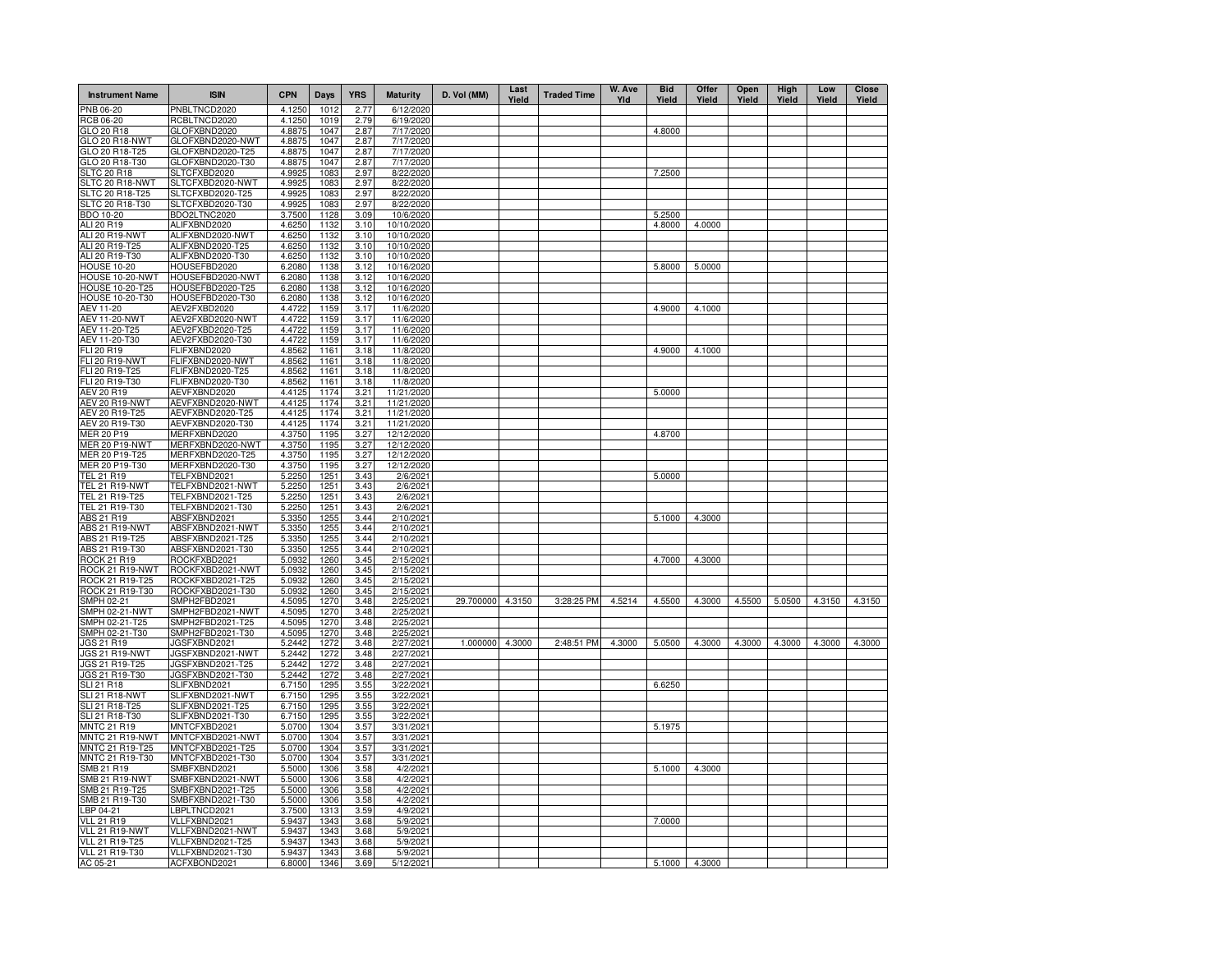| <b>Instrument Name</b>                  | <b>ISIN</b>                          | <b>CPN</b>       | Days         | <b>YRS</b>   | <b>Maturity</b>        | D. Vol (MM)      | Last<br>Yield | <b>Traded Time</b> | W. Ave<br>Yld | <b>Bid</b><br>Yield | Offer<br>Yield | Open<br>Yield | High<br>Yield | Low<br>Yield | Close<br>Yield |
|-----------------------------------------|--------------------------------------|------------------|--------------|--------------|------------------------|------------------|---------------|--------------------|---------------|---------------------|----------------|---------------|---------------|--------------|----------------|
| AC 05-21-NWT                            | ACFXBOND2021-NWT                     | 6.8000           | 1346         | 3.69         | 5/12/2021              |                  |               |                    |               |                     |                |               |               |              |                |
| AC 05-21-T25                            | ACFXBOND2021-T25<br>ACFXBOND2021-T30 | 6.8000           | 1346         | 3.69         | 5/12/2021              |                  |               |                    |               |                     |                |               |               |              |                |
| AC 05-21-T30<br>SM 21 R19               | SMICFXBD2021                         | 6.8000<br>5.2958 | 1346<br>1353 | 3.69<br>3.70 | 5/12/2021<br>5/19/2021 | 0.200000         | 6.0000        | 2:23:27 PM         | 6.0000        | 6.0000              |                | 6.0000        | 6.0000        | 6.0000       | 6.0000         |
| SM 21 R19-NWT                           | SMICFXBD2021-NWT                     | 5.2958           | 1353         | 3.70         | 5/19/2021              |                  |               |                    |               |                     |                |               |               |              |                |
| SM 21 R19-T25                           | SMICFXBD2021-T25                     | 5.2958           | 1353         | 3.70         | 5/19/2021              |                  |               |                    |               |                     |                |               |               |              |                |
| SM 21 R19-T30                           | SMICFXBD2021-T30                     | 5.2958           | 1353         | 3.70         | 5/19/2021              |                  |               |                    |               |                     |                |               |               |              |                |
| CHI 21 R19                              | CHIFXBND2021                         | 5.3200           | 1371         | 3.75         | 6/6/2021               |                  |               |                    |               | 5.0000              |                |               |               |              |                |
| CHI 21 R19-NWT                          | CHIFXBND2021-NWT                     | 5.3200           | 1371         | 3.75         | 6/6/2021               |                  |               |                    |               |                     |                |               |               |              |                |
| CHI 21 R19-T25                          | CHIFXBND2021-T25                     | 5.3200           | 1371         | 3.75         | 6/6/2021               |                  |               |                    |               |                     |                |               |               |              |                |
| CHI 21 R19-T30                          | CHIFXBND2021-T30                     | 5.3200           | 1371         | 3.75         | 6/6/2021               |                  |               |                    |               |                     |                |               |               |              |                |
| <b>SMCGP 21 R19</b><br>SMCGP 21 R19-NWT | SMCGPFBD2021<br>SMCGPFBD2021-NWT     | 4.3458<br>4.3458 | 1406<br>1406 | 3.85         | 7/11/2021<br>7/11/2021 |                  |               |                    |               | 5.2500              | 4.3000         |               |               |              |                |
| SMCGP 21 R19-T25                        | SMCGPFBD2021-T25                     | 4.3458           | 1406         | 3.85<br>3.85 | 7/11/2021              |                  |               |                    |               |                     |                |               |               |              |                |
| SMCGP 21 R19-T30                        | SMCGPFBD2021-T30                     | 4.3458           | 1406         | 3.85         | 7/11/2021              |                  |               |                    |               |                     |                |               |               |              |                |
| GTCAP 21 R19                            | GTCFXBND2021                         | 5.1965           | 1433         | 3.92         | 8/7/2021               |                  |               |                    |               | 4.3750              |                |               |               |              |                |
| GTCAP 21 R19-NWT                        | GTCFXBND2021-NWT                     | 5.1965           | 1433         | 3.92         | 8/7/2021               |                  |               |                    |               |                     |                |               |               |              |                |
| GTCAP 21 R19-T25                        | GTCFXBND2021-T25                     | 5.1965           | 1433         | 3.92         | 8/7/2021               |                  |               |                    |               |                     |                |               |               |              |                |
| GTCAP 21 R19-T30                        | GTCFXBND2021-T30                     | 5.1965           | 1433         | 3.92         | 8/7/2021               |                  |               |                    |               |                     |                |               |               |              |                |
| <b>SMPH 21 R19</b>                      | SMPHFXBD2021                         | 5.2006           | 1458         | 3.99         | 9/1/2021               | 8.000000         | 4.5000        | 11:38:33 AM        | 4.5000        | 5.5000              |                | 4.5000        | 4.5000        | 4.5000       | 4.5000         |
| SMPH 21 R19-NWT                         | SMPHFXBD2021-NWT                     | 5.2006           | 1458         | 3.99         | 9/1/2021               |                  |               |                    |               |                     |                |               |               |              |                |
| SMPH 21 R19-T25                         | SMPHFXBD2021-T25                     | 5.2006           | 1458         | 3.99         | 9/1/2021               |                  |               |                    |               |                     |                |               |               |              |                |
| SMPH 21 R19-T30                         | SMPHFXBD2021-T30                     | 5.2006           | 1458         | 3.99         | 9/1/2021               |                  |               |                    |               |                     |                |               |               |              |                |
| CPG 21 R20                              | CPGIFXBD2021                         | 6.9758           | 1459         | 3.99         | 9/2/2021               |                  |               |                    |               | 7.0000              |                |               |               |              |                |
| CPG 21 R20-NWT<br>CPG 21 R20-T25        | CPGIFXBD2021-NWT                     | 6.9758           | 1459<br>1459 | 3.99         | 9/2/2021               |                  |               |                    |               |                     |                |               |               |              |                |
| CPG 21 R20-T30                          | CPGIFXBD2021-T25<br>CPGIFXBD2021-T30 | 6.9758<br>6.9758 | 1459         | 3.99<br>3.99 | 9/2/2021<br>9/2/2021   |                  |               |                    |               |                     |                |               |               |              |                |
| AP 21 R19                               | APCFXBND2021                         | 5.2050           | 1467         | 4.02         | 9/10/2021              | 10.000000        | 4.6250        | 10:41:54 AM        | 4.6250        | 4.7000              |                | 4.6250        | 4.6250        | 4.6250       | 4.6250         |
| AP 21 R19-NWT                           | APCFXBND2021-NWT                     | 5.2050           | 1467         | 4.02         | 9/10/2021              |                  |               |                    |               |                     |                |               |               |              |                |
| AP 21 R19-T25                           | APCFXBND2021-T25                     | 5.2050           | 1467         | 4.02         | 9/10/2021              |                  |               |                    |               |                     |                |               |               |              |                |
| AP 21 R19-T30                           | APCFXBND2021-T30                     | 5.2050           | 1467         | 4.02         | 9/10/2021              |                  |               |                    |               |                     |                |               |               |              |                |
| PCOR 21 R19                             | PCORFXBD2021                         | 4.0032           | 1514         | 4.15         | 10/27/2021             |                  |               |                    |               | 4.5000              | 4.3000         |               |               |              |                |
| PCOR 21 R19-NWT                         | PCORFXBD2021-NWT                     | 4.0032           | 1514         | 4.15         | 10/27/2021             |                  |               |                    |               |                     |                |               |               |              |                |
| PCOR 21 R19-T25                         | PCORFXBD2021-T25                     | 4.0032           | 1514         | 4.15         | 10/27/2021             |                  |               |                    |               |                     |                |               |               |              |                |
| PCOR 21 R19-T30                         | PCORFXBD2021-T30                     | 4.0032           | 1514         | 4.15         | 10/27/2021             |                  |               |                    |               |                     |                |               |               |              |                |
| <b>MBT 11-21</b>                        | MBTLTNCD2021                         | 4.2500           | 1539         | 4.21         | 11/21/2021             |                  |               |                    |               |                     |                |               |               |              |                |
| <b>FLI 21 R20</b>                       | FLIFXBND2021                         | 5.4000           | 1552         | 4.25         | 12/4/2021              |                  |               |                    |               | 5.0000              |                |               |               |              |                |
| FLI 21 R20-NWT                          | FLIFXBND2021-NWT                     | 5.4000           | 1552         | 4.25         | 12/4/2021              |                  |               |                    |               |                     |                |               |               |              |                |
| FLI 21 R20-T25<br>FLI 21 R20-T30        | FLIFXBND2021-T25<br>FLIFXBND2021-T30 | 5.4000<br>5.4000 | 1552<br>1552 | 4.25<br>4.25 | 12/4/2021<br>12/4/2021 |                  |               |                    |               |                     |                |               |               |              |                |
| <b>RLC 02-22</b>                        | RLCFXBND2022                         | 4.8000           | 1633         | 4.47         | 2/23/2022              | 10.900000        | 4.5000        | 3:00:33 PM         | 4.5917        | 5.4000              | 4.5000         | 4.6000        | 4.6000        | 4.5000       | 4.5000         |
| <b>RLC 02-22-NWT</b>                    | RLCFXBND2022-NWT                     | 4.8000           | 1633         | 4.47         | 2/23/2022              |                  |               |                    |               |                     |                |               |               |              |                |
| RLC 02-22-T25                           | RLCFXBND2022-T25                     | 4.8000           | 1633         | 4.47         | 2/23/2022              |                  |               |                    |               |                     |                |               |               |              |                |
| RLC 02-22-T30                           | RLCFXBND2022-T30                     | 4.8000           | 1633         | 4.47         | 2/23/2022              |                  |               |                    |               |                     |                |               |               |              |                |
| SMC 22 R20                              | SMCFXBND2022                         | 4.8243           | 1639         | 4.49         | 3/1/202                |                  |               |                    |               | 6.0000              |                |               |               |              |                |
| SMC 22 R20-NWT                          | SMCFXBND2022-NWT                     | 4.8243           | 1639         | 4.49         | 3/1/202                |                  |               |                    |               |                     |                |               |               |              |                |
| SMC 22 R20-T25                          | SMCFXBND2022-T25                     | 4.8243           | 1639         | 4.49         | 3/1/202                |                  |               |                    |               |                     |                |               |               |              |                |
| SMC 22 R20-T30                          | SMCFXBND2022-T30                     | 4.8243           | 1639         | 4.49         | 3/1/202                |                  |               |                    |               |                     |                |               |               |              |                |
| SMB 22 R19                              | SMBFXBND2022                         | 6.6000           | 1671         | 4.57         | 4/2/2022               |                  |               |                    |               | 4.9500              | 4.7000         |               |               |              |                |
| SMB 22 R19-NWT                          | SMBFXBND2022-NWT                     | 6.6000           | 1671         | 4.57         | 4/2/2022               |                  |               |                    |               |                     |                |               |               |              |                |
| SMB 22 R19-T25                          | SMBFXBND2022-T25                     | 6.6000           | 1671         | 4.57         | 4/2/2022               |                  |               |                    |               |                     |                |               |               |              |                |
| SMB 22 R19-T30<br>SMC 04-22 R20         | SMBFXBND2022-T30<br>SMC2FXBD2022     | 6.6000<br>5.1923 | 1671<br>1676 | 4.57<br>4.59 | 4/2/2022<br>4/7/2022   | 27.500000        | 4.7000        | 3:13:29 PM         | 4.8634        | 4.8300              |                | 4.9250        | 4.9250        | 4.7000       | 4.7000         |
| SMC 04-22 R20-NWT                       | SMC2FXBD2022-NWT                     | 5.1923           | 1676         | 4.59         | 4/7/2022               |                  |               |                    |               |                     |                |               |               |              |                |
| SMC 04-22 R20-T25                       | SMC2FXBD2022-T25                     | 5.1923           | 1676         | 4.59         | 4/7/2022               |                  |               |                    |               |                     |                |               |               |              |                |
| SMC 04-22 R20-T30                       | SMC2FXBD2022-T30                     | 5.1923           | 1676         | 4.59         | 4/7/202                |                  |               |                    |               |                     |                |               |               |              |                |
| ALI 22 R19                              | ALIFXBND2022                         | 6.0000           | 1696         | 4.64         | 4/27/2022              |                  |               |                    |               | 5.0000              | 4.5000         |               |               |              |                |
| ALI 22 R19-NWT                          | ALIFXBND2022-NWT                     | 6.0000           | 1696         | 4.64         | 4/27/2022              |                  |               |                    |               |                     |                |               |               |              |                |
| ALI 22 R19-T25                          | ALIFXBND2022-T25                     | 6.0000           | 1696         | 4.64         | 4/27/2022              |                  |               |                    |               |                     |                |               |               |              |                |
| ALI 22 R19-T30                          | ALIFXBND2022-T30                     | 6.0000           | 1696         | 4.64         | 4/27/2022              |                  |               |                    |               |                     |                |               |               |              |                |
| ALI 22 4.5                              | ALI2FXBD2022                         | 4.5000           | 1698         | 4.65         | 4/29/2022              | 5.000000 4.5000  |               | 10:34:44 AM        | 4.5000        | 5.0000              |                | 4.5000        | 4.5000        | 4.5000       | 4.5000         |
| ALI 22 4.5-NWT                          | ALI2FXBD2022-NWT                     | 4.5000           | 1698         | 4.65         | 4/29/2022              |                  |               |                    |               |                     |                |               |               |              |                |
| ALI 22 4.5-T25                          | ALI2FXBD2022-T25                     | 4.5000           | 1698         | 4.65         | 4/29/2022              |                  |               |                    |               |                     |                |               |               |              |                |
| ALI 22 4.5-T30                          | ALI2FXBD2022-T30                     | 4.5000           | 1698         | 4.65         | 4/29/2022              |                  |               |                    |               |                     |                |               |               |              |                |
| PSB 04-22                               | PSBLTNCD2022                         | 3.5000           | 1699         | 4.65         | 4/30/202               |                  |               |                    |               |                     |                |               |               |              |                |
| CHIB 05-22<br><b>SLTC 22 R20</b>        | CHIBLTNC2022<br>SLTCFXBD2022         | 3.2500<br>5.5796 | 1717<br>1721 | 4.70<br>4.71 | 5/18/2022<br>5/22/202  | 53.160000 4.7500 |               | 10:42:10 AM        | 4.7500        | 5.4000              | 4.5000         | 4.7500        | 4.7500        | 4.7500       | 4.7500         |
| SLTC 22 R20-NWT                         | SLTCFXBD2022-NWT                     | 5.5796           | 1721         | 4.71         | 5/22/2022              |                  |               |                    |               |                     |                |               |               |              |                |
| SLTC 22 R20-T25                         | SLTCFXBD2022-T25                     | 5.5796           | 1721         | 4.71         | 5/22/2022              |                  |               |                    |               |                     |                |               |               |              |                |
| SLTC 22 R20-T30                         | SLTCFXBD2022-T30                     | 5.5796           | 1721         | 4.71         | 5/22/2022              |                  |               |                    |               |                     |                |               |               |              |                |
| PNB 06-22                               | PNBLTNCD2022                         | 3.2500           | 1736         | 4.75         | 6/6/2022               |                  |               |                    |               |                     |                |               |               |              |                |
| <b>HOUSE 22 R20</b>                     | HOUSEFBD2022                         | 6.1310           | 1776         | 4.86         | 7/16/2022              |                  |               |                    |               | 6.7500              |                |               |               |              |                |
|                                         | HOUSE 22 R20-NWT HOUSEFBD2022-NWT    | 6.1310           | 1776         | 4.86         | 7/16/2022              |                  |               |                    |               |                     |                |               |               |              |                |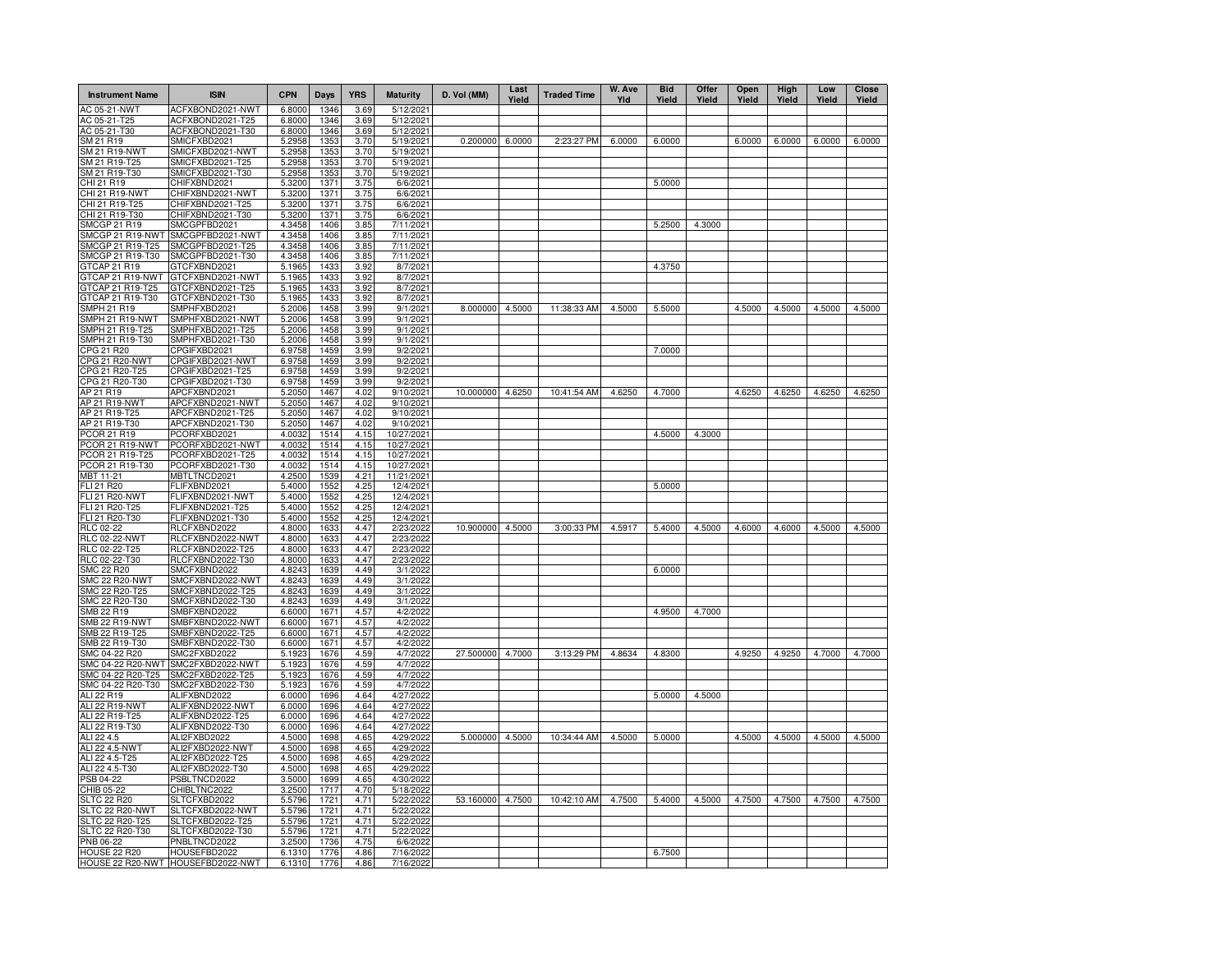| <b>Instrument Name</b>              | <b>ISIN</b>                          | <b>CPN</b>       | Days         | <b>YRS</b>   | <b>Maturity</b>        | D. Vol (MM)      | Last<br>Yield | <b>Traded Time</b> | W. Ave<br>Yld | <b>Bid</b><br>Yield | Offer<br>Yield | Open<br>Yield | High<br>Yield | Low<br>Yield | Close<br>Yield |
|-------------------------------------|--------------------------------------|------------------|--------------|--------------|------------------------|------------------|---------------|--------------------|---------------|---------------------|----------------|---------------|---------------|--------------|----------------|
| <b>HOUSE 22 R20-T25</b>             | HOUSEFBD2022-T25                     | 6.1310           | 1776         | 4.86         | 7/16/2022              |                  |               |                    |               |                     |                |               |               |              |                |
| HOUSE 22 R20-T30                    | HOUSEFBD2022-T30                     | 6.1310           | 1776         | 4.86         | 7/16/2022              |                  |               |                    |               |                     |                |               |               |              |                |
| SM 22 R19<br>SM 22 R19-NWT          | SMICFXBD2022<br>SMICFXBD2022-NWT     | 6.9442<br>6.9442 | 1776<br>1776 | 4.86<br>4.86 | 7/16/2022<br>7/16/2022 | 20.300000        | 4.8500        | 10:57:24 AM        | 4.7967        | 4.8500              |                | 4.7000        | 4.8500        | 4.7000       | 4.8500         |
| SM 22 R19-T25                       | SMICFXBD2022-T25                     | 6.9442           | 1776         | 4.86         | 7/16/2022              |                  |               |                    |               |                     |                |               |               |              |                |
| SM 22 R19-T30                       | SMICFXBD2022-T30                     | 6.9442           | 1776         | 4.86         | 7/16/2022              |                  |               |                    |               |                     |                |               |               |              |                |
| AEV 22 R20                          | AEVFXBND2022                         | 5.0056           | 1797         | 4.92         | 8/6/2022               |                  |               |                    |               | 5.0500              |                |               |               |              |                |
| <b>AEV 22 R20-NWT</b>               | AEVFXBND2022-NWT                     | 5.0056           | 1797         | 4.92         | 8/6/2022               |                  |               |                    |               |                     |                |               |               |              |                |
| AEV 22 R20-T25                      | AEVFXBND2022-T25                     | 5.0056           | 1797         | 4.92         | 8/6/2022               |                  |               |                    |               |                     |                |               |               |              |                |
| AEV 22 R20-T30                      | AEVFXBND2022-T30                     | 5.0056           | 1797         | 4.92         | 8/6/2022               |                  |               |                    |               |                     |                |               |               |              |                |
| FLI 22 R20<br><b>FLI 22 R20-NWT</b> | FLIFXBND2022<br>FLIFXBND2022-NWT     | 5.3567           | 1811<br>1811 | 4.96         | 8/20/2022              | 38.700000        | 4.6750        | 3:48:39 PM         | 4.7246        | 5.5000              | 4.3750         | 5.0000        | 5.0000        | 4.6750       | 4.6750         |
| FLI 22 R20-T25                      | FLIFXBND2022-T25                     | 5.3567<br>5.3567 | 1811         | 4.96<br>4.96 | 8/20/2022<br>8/20/2022 |                  |               |                    |               |                     |                |               |               |              |                |
| FLI 22 R20-T30                      | FLIFXBND2022-T30                     | 5.3567           | 1811         | 4.96         | 8/20/2022              |                  |               |                    |               |                     |                |               |               |              |                |
| EW 09-22                            | EWBLTNCD2022                         | 4.0000           | 1843         | 5.05         | 9/21/2022              |                  |               |                    |               |                     |                |               |               |              |                |
| PNB 10-22                           | PNB2LTNC2022                         | 3.7500           | 1879         | 5.14         | 10/27/2022             |                  |               |                    |               |                     |                |               |               |              |                |
| CHIB 12-22                          | CHIB2LTN2022                         | 3.6500           | 1915         | 5.24         | 12/2/2022              |                  |               |                    |               |                     |                |               |               |              |                |
| <b>RBANK 12-22</b>                  | RBANKLTN2022                         | 4.1250           | 1929         | 5.28         | 12/16/2022             |                  |               |                    |               |                     |                |               |               |              |                |
| CPI 01-23 R20                       | CPIFXBND2023                         | 5.0496           | 1951         | 5.34         | 1/7/202                |                  |               |                    |               | 5.1800              |                |               |               |              |                |
| CPI 01-23 R20-NWT                   | CPIFXBND2023-NWT                     | 5.0496           | 1951         | 5.34         | 1/7/202                |                  |               |                    |               |                     |                |               |               |              |                |
| CPI 01-23 R20-T25                   | CPIFXBND2023-T25                     | 5.0496           | 1951         | 5.34         | 1/7/202                |                  |               |                    |               |                     |                |               |               |              |                |
| CPI 01-23 R20-T30                   | CPIFXBND2023-T30<br>RCBLTNCD2023     | 5.0496           | 1951<br>1986 | 5.34<br>5.44 | 1/7/202<br>2/11/202    |                  |               |                    |               |                     |                |               |               |              |                |
| RCB 02-23<br>BDO 02-23              | BDOLTNCD2023                         | 3.7500<br>3.6250 | 1993         | 5.46         | 2/18/202               |                  |               |                    |               |                     |                |               |               |              |                |
| GTCAP 23 R20                        | GTCFXBND2023                         | 5.0937           | 2002         | 5.48         | 2/27/202               |                  |               |                    |               | 4.6000              |                |               |               |              |                |
| GTCAP 23 R20-NWT                    | GTCFXBND2023-NWT                     | 5.0937           | 2002         | 5.48         | 2/27/202               |                  |               |                    |               |                     |                |               |               |              |                |
| GTCAP 23 R20-T25                    | GTCFXBND2023-T25                     | 5.0937           | 2002         | 5.48         | 2/27/202               |                  |               |                    |               |                     |                |               |               |              |                |
| GTCAP 23 R20-T30                    | GTCFXBND2023-T30                     | 5.0937           | 2002         | 5.48         | 2/27/202               |                  |               |                    |               |                     |                |               |               |              |                |
| EDC 23 R19                          | EDCFXBND2023                         | 4.7312           | 2067         | 5.66         | 5/3/202                |                  |               |                    |               | 6.3000              |                |               |               |              |                |
| EDC 23 R19-NWT                      | EDCFXBND2023-NWT                     | 4.7312           | 2067         | 5.66         | 5/3/202                |                  |               |                    |               |                     |                |               |               |              |                |
| EDC 23 R19-T25                      | EDCFXBND2023-T25                     | 4.7312           | 2067         | 5.66         | 5/3/2023               |                  |               |                    |               |                     |                |               |               |              |                |
| EDC 23 R19-T30                      | EDCFXBND2023-T30                     | 4.7312           | 2067         | 5.66         | 5/3/2023               |                  |               |                    |               |                     |                |               |               |              |                |
| AC 23 R22<br>AC 23 R22-NWT          | ACFXBOND2023<br>ACFXBOND2023-NWT     | 3.9200<br>3.9200 | 2132<br>2132 | 5.84<br>5.84 | 7/7/2023<br>7/7/2023   | 1.400000         | 4.5000        | 10:15:44 AM        | 4.5000        | 5.4950              |                | 4.5000        | 4.5000        | 4.5000       | 4.5000         |
| AC 23 R22-T25                       | ACFXBOND2023-T25                     | 3.9200           | 2132         | 5.84         | 7/7/2023               |                  |               |                    |               |                     |                |               |               |              |                |
| AC 23 R22-T30                       | ACFXBOND2023-T30                     | 3.9200           | 2132         | 5.84         | 7/7/2023               |                  |               |                    |               |                     |                |               |               |              |                |
| SMCGP 23 R21                        | SMCGPFBD2023                         | 4.7575           | 2136         | 5.85         | 7/11/2023              |                  |               |                    |               | 5.2500              |                |               |               |              |                |
| SMCGP 23 R21-NWT                    | SMCGPFBD2023-NWT                     | 4.7575           | 2136         | 5.85         | 7/11/2023              |                  |               |                    |               |                     |                |               |               |              |                |
| SMCGP 23 R21-T25                    | SMCGPFBD2023-T25                     | 4.7575           | 2136         | 5.85         | 7/11/2023              |                  |               |                    |               |                     |                |               |               |              |                |
| SMCGP 23 R21-T30                    | SMCGPFBD2023-T30                     | 4.7575           | 2136         | 5.85         | 7/11/2023              |                  |               |                    |               |                     |                |               |               |              |                |
| GLO 23 R20                          | GLOFXBND2023                         | 5.2792           | 2142         | 5.86         | 7/17/2023              |                  |               |                    |               | 6.5000              | 4.6250         |               |               |              |                |
| GLO 23 R20-NWT                      | GLOFXBND2023-NWT                     | 5.2792           | 2142         | 5.86         | 7/17/2023              |                  |               |                    |               |                     |                |               |               |              |                |
| GLO 23 R20-T25<br>GLO 23 R20-T30    | GLOFXBND2023-T25<br>GLOFXBND2023-T30 | 5.2792<br>5.2792 | 2142<br>2142 | 5.86<br>5.86 | 7/17/2023<br>7/17/2023 |                  |               |                    |               |                     |                |               |               |              |                |
| MBT 09-23                           | MBTLTNCD2023                         | 3.5000           | 2206         | 6.04         | 9/19/2023              |                  |               |                    |               |                     |                |               |               |              |                |
| ALI 23 R22                          | ALIFXBND2023                         | 3.8915           | 2224         | 6.09         | 10/7/2023              |                  |               |                    |               | 5.2500              |                |               |               |              |                |
| ALI 23 R22-NWT                      | ALIFXBND2023-NWT                     | 3.8915           | 2224         | 6.09         | 10/7/2023              |                  |               |                    |               |                     |                |               |               |              |                |
| ALI 23 R22-T25                      | ALIFXBND2023-T25                     | 3.8915           | 2224         | 6.09         | 10/7/2023              |                  |               |                    |               |                     |                |               |               |              |                |
| ALI 23 R22-T30                      | ALIFXBND2023-T30                     | 3.8915           | 2224         | 6.09         | 10/7/2023              |                  |               |                    |               |                     |                |               |               |              |                |
| PCOR 23 R21                         | PCORFXBD2023                         | 4.5219           | 2244         | 6.14         | 10/27/2023             |                  |               |                    |               | 6.3500              | 4.2500         |               |               |              |                |
| PCOR 23 R21-NWT                     | PCORFXBD2023-NWT                     | 4.5219           | 2244         | 6.14         | 10/27/2023             |                  |               |                    |               |                     |                |               |               |              |                |
| PCOR 23 R21-T25                     | PCORFXBD2023-T25                     | 4.5219           | 2244         | 6.14         | 10/27/2023             |                  |               |                    |               |                     |                |               |               |              |                |
| PCOR 23 R21-T30                     | PCORFXBD2023-T30                     | 4.5219           | 2244         | 6.14         | 10/27/2023             |                  |               |                    |               |                     |                |               |               |              |                |
| FLI 23 R20<br><b>FLI 23 R20-NWT</b> | FLIFXBND2023<br>FLIFXBND2023-NWT     | 5.4333<br>5.433  | 2256<br>2256 | 6.18<br>6.18 | 11/8/2023<br>11/8/2023 |                  |               |                    |               | 4.8000              |                |               |               |              |                |
| FLI 23 R20-T25                      | FLIFXBND2023-T25                     | 5.433            | 2256         | 6.18         | 11/8/202               |                  |               |                    |               |                     |                |               |               |              |                |
| FLI 23 R20-T30                      | FLIFXBND2023-T30                     | 5.4333           | 2256         | 6.18         | 11/8/2023              |                  |               |                    |               |                     |                |               |               |              |                |
| AEV 23 R20                          | AEVFXBND2023                         | 4.6188           | 2269         | 6.21         | 11/21/2023             |                  |               |                    |               | 5.5000              |                |               |               |              |                |
| <b>AEV 23 R20-NWT</b>               | AEVFXBND2023-NWT                     | 4.6188           | 2269         | 6.21         | 11/21/2023             |                  |               |                    |               |                     |                |               |               |              |                |
| AEV 23 R20-T25                      | AEVFXBND2023-T25                     | 4.6188           | 2269         | 6.21         | 11/21/2023             |                  |               |                    |               |                     |                |               |               |              |                |
| AEV 23 R20-T30                      | AEVFXBND2023-T30                     | 4.6188           | 2269         | 6.21         | 11/21/202              |                  |               |                    |               |                     |                |               |               |              |                |
| SM 23 R21                           | SMICFXBD2023                         | 5.1590           | 2287         | 6.26         | 12/9/2023              | 10.350000 5.1500 |               | 10:26:50 AM        | 5.1500        | 5.0000              |                | 5.1500        | 5.1500 5.1500 |              | 5.1500         |
| SM 23 R21-NWT                       | SMICFXBD2023-NWT                     | 5.1590           | 2287         | 6.26         | 12/9/202               |                  |               |                    |               |                     |                |               |               |              |                |
| SM 23 R21-T25                       | SMICFXBD2023-T25                     | 5.1590           | 2287         | 6.26         | 12/9/2023              |                  |               |                    |               |                     |                |               |               |              |                |
| SM 23 R21-T30                       | SMICFXBD2023-T30                     | 5.1590           | 2287         | 6.26         | 12/9/202               |                  |               |                    |               |                     |                |               |               |              |                |
| FDC 24 R21<br>FDC 24 R21-NWT        | FDCFXBND2024<br>FDCFXBND2024-NWT     | 6.1458<br>6.1458 | 2333<br>2333 | 6.39<br>6.39 | 1/24/2024<br>1/24/2024 |                  |               |                    |               | 5.6500              | 5.4008         |               |               |              |                |
| FDC 24 R21-T25                      | FDCFXBND2024-T25                     | 6.1458           | 2333         | 6.39         | 1/24/2024              |                  |               |                    |               |                     |                |               |               |              |                |
| FDC 24 R21-T30                      | FDCFXBND2024-T30                     | 6.1458           | 2333         | 6.39         | 1/24/2024              |                  |               |                    |               |                     |                |               |               |              |                |
| ALI 24 R20                          | ALIFXBND2024                         | 5.0000           | 2339         | 6.40         | 1/30/2024              | 10.000000 5.0500 |               | 10:17:09 AM        | 5.0500        | 4.9500              | 4.7250         | 5.0500        | 5.0500        | 5.0500       | 5.0500         |
| ALI 24 R20-NWT                      | ALIFXBND2024-NWT                     | 5.0000           | 2339         | 6.40         | 1/30/2024              |                  |               |                    |               |                     |                |               |               |              |                |
| ALI 24 R20-T25                      | ALIFXBND2024-T25                     | 5.0000           | 2339         | 6.40         | 1/30/2024              |                  |               |                    |               |                     |                |               |               |              |                |
| ALI 24 R20-T30                      | ALIFXBND2024-T30                     | 5.0000           | 2339         | 6.40         | 1/30/2024              |                  |               |                    |               |                     |                |               |               |              |                |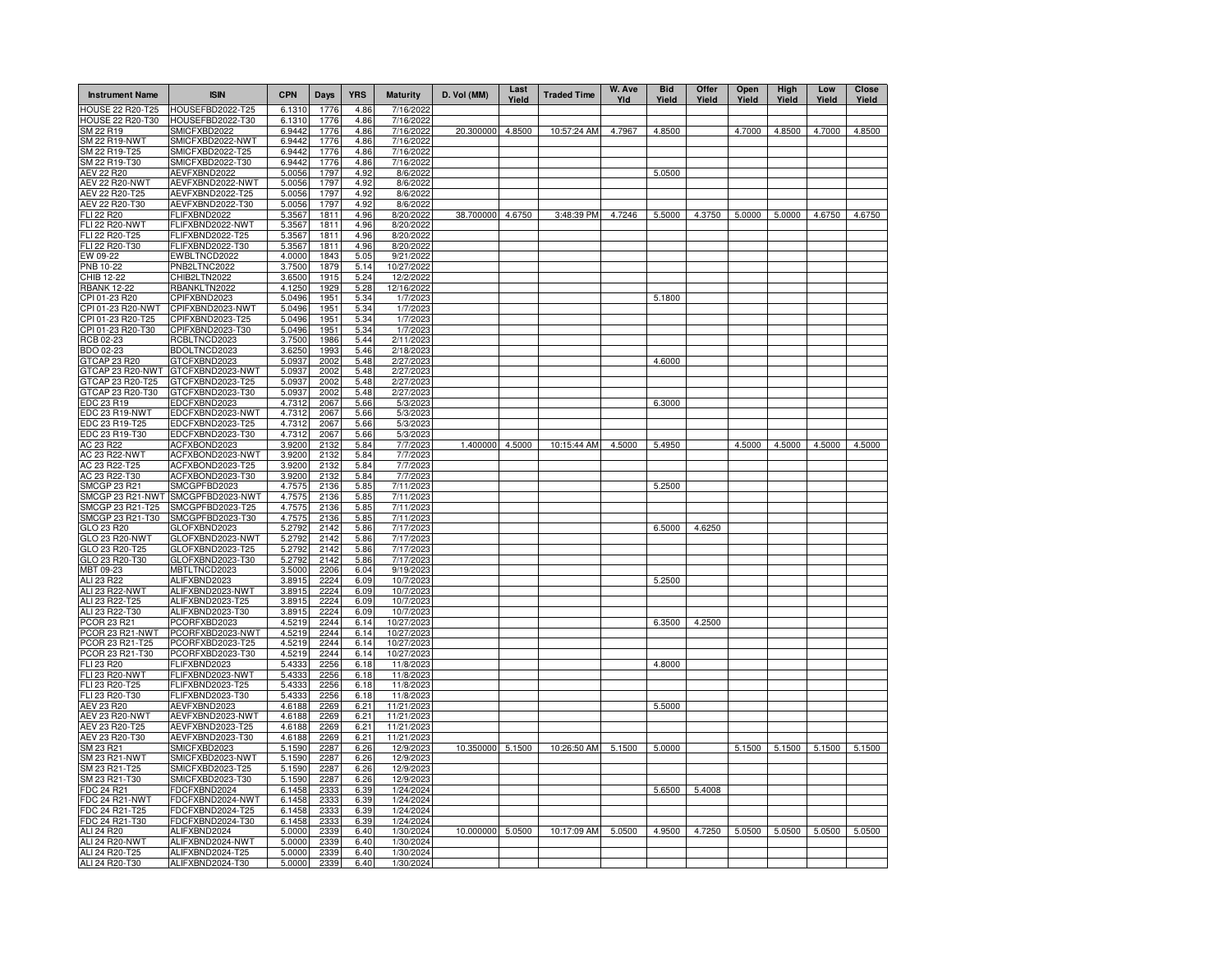| <b>Instrument Name</b>                  | <b>ISIN</b>                          | <b>CPN</b>       | Days         | <b>YRS</b>   | <b>Maturity</b>        | D. Vol (MM)      | Last<br>Yield | <b>Traded Time</b> | W. Ave<br>Yld | <b>Bid</b><br>Yield | Offer<br>Yield | Open<br>Yield | High<br>Yield | Low<br>Yield | <b>Close</b><br>Yield |
|-----------------------------------------|--------------------------------------|------------------|--------------|--------------|------------------------|------------------|---------------|--------------------|---------------|---------------------|----------------|---------------|---------------|--------------|-----------------------|
| <b>TEL 24 R21</b>                       | TELFXBND2024                         | 5.2813           | 2346         | 6.42         | 2/6/2024               |                  |               |                    |               | 5.2000              |                |               |               |              |                       |
| <b>TEL 24 R21-NWT</b>                   | TELFXBND2024-NWT                     | 5.2813           | 2346         | 6.42         | 2/6/2024               |                  |               |                    |               |                     |                |               |               |              |                       |
| TEL 24 R21-T25                          | TELFXBND2024-T25                     | 5.2813           | 2346         | 6.42         | 2/6/2024               |                  |               |                    |               |                     |                |               |               |              |                       |
| TEL 24 R21-T30                          | TELFXBND2024-T30                     | 5.2813           | 2346         | 6.42         | 2/6/2024               |                  |               |                    |               |                     |                |               |               |              |                       |
| JGS 24 R20                              | JGSFXBND2024                         | 5.3000           | 2367         | 6.48         | 2/27/2024              |                  |               |                    |               | 5.4000              |                |               |               |              |                       |
| JGS 24 R20-NWT<br>JGS 24 R20-T25        | JGSFXBND2024-NWT<br>JGSFXBND2024-T25 | 5.3000<br>5.3000 | 2367<br>2367 | 6.48<br>6.48 | 2/27/2024<br>2/27/2024 |                  |               |                    |               |                     |                |               |               |              |                       |
| JGS 24 R20-T30                          | JGSFXBND2024-T30                     | 5.3000           | 2367         | 6.48         | 2/27/2024              |                  |               |                    |               |                     |                |               |               |              |                       |
| <b>SMC 24 R22</b>                       | SMCFXBND2024                         | 5.2840           | 2370         | 6.49         | 3/1/2024               |                  |               |                    |               | 6.2500              |                |               |               |              |                       |
| <b>SMC 24 R22-NWT</b>                   | SMCFXBND2024-NWT                     | 5.2840           | 2370         | 6.49         | 3/1/2024               |                  |               |                    |               |                     |                |               |               |              |                       |
| SMC 24 R22-T25                          | SMCFXBND2024-T25                     | 5.2840           | 2370         | 6.49         | 3/1/2024               |                  |               |                    |               |                     |                |               |               |              |                       |
| SMC 24 R22-T30                          | SMCFXBND2024-T30                     | 5.2840           | 2370         | 6.49         | 3/1/2024               |                  |               |                    |               |                     |                |               |               |              |                       |
| <b>STIESG 24 R22</b>                    | STIGFXBD2024                         | 5.8085           | 2392         | 6.55         | 3/23/2024              |                  |               |                    |               | 5.5500              |                |               |               |              |                       |
| STIESG 24 R22-NWT                       | STIGFXBD2024-NWT                     | 5.8085           | 2392         | 6.55         | 3/23/2024              |                  |               |                    |               |                     |                |               |               |              |                       |
| STIESG 24 R22-T25                       | STIGFXBD2024-T25                     | 5.8085           | 2392         | 6.55         | 3/23/2024              |                  |               |                    |               |                     |                |               |               |              |                       |
| STIESG 24 R22-T30                       | STIGFXBD2024-T30                     | 5.8085           | 2392         | 6.55         | 3/23/2024              |                  |               |                    |               |                     |                |               |               |              |                       |
| <b>MEG 24 R22</b><br>MEG 24 R22-NWT     | MEGFXBND2024<br>MEGFXBND2024-NWT     | 5.3535<br>5.3535 | 2397<br>2397 | 6.56<br>6.56 | 3/28/2024<br>3/28/2024 | 18.950000 5.1000 |               | 10:45:54 AM        | 5.1000        | 5.1000              |                | 5.1000        | 5.1000        | 5.1000       | 5.1000                |
| MEG 24 R22-T25                          | MEGFXBND2024-T25                     | 5.3535           | 2397         | 6.56         | 3/28/2024              |                  |               |                    |               |                     |                |               |               |              |                       |
| MEG 24 R22-T30                          | MEGFXBND2024-T30                     | 5.3535           | 2397         | 6.56         | 3/28/2024              |                  |               |                    |               |                     |                |               |               |              |                       |
| <b>MNTC 24 R21</b>                      | MNTCFXBD2024                         | 5.5000           | 2400         | 6.57         | 3/31/2024              |                  |               |                    |               | 5.5000              |                |               |               |              |                       |
| MNTC 24 R21-NWT                         | MNTCFXBD2024-NWT                     | 5.5000           | 2400         | 6.57         | 3/31/2024              |                  |               |                    |               |                     |                |               |               |              |                       |
| MNTC 24 R21-T25                         | MNTCFXBD2024-T25                     | 5.5000           | 2400         | 6.57         | 3/31/2024              |                  |               |                    |               |                     |                |               |               |              |                       |
| MNTC 24 R21-T30                         | MNTCFXBD2024-T30                     | 5.5000           | 2400         | 6.57         | 3/31/2024              |                  |               |                    |               |                     |                |               |               |              |                       |
| <b>SMB 24 R21</b>                       | SMBFXBND2024                         | 6.0000           | 2402         | 6.58         | 4/2/2024               |                  |               |                    |               | 7.5000              |                |               |               |              |                       |
| <b>SMB 24 R21-NWT</b>                   | SMBFXBND2024-NWT                     | 6.0000           | 2402         | 6.58         | 4/2/2024               |                  |               |                    |               |                     |                |               |               |              |                       |
| SMB 24 R21-T25                          | SMBFXBND2024-T25                     | 6.0000           | 2402         | 6.58         | 4/2/2024               |                  |               |                    |               |                     |                |               |               |              |                       |
| SMB 24 R21-T30                          | SMBFXBND2024-T30                     | 6.0000           | 2402         | 6.58         | 4/2/2024               |                  |               |                    |               |                     |                |               |               |              |                       |
| SMPH 05-24 R22                          | SMPH2FBD2024                         | 5.1683           | 2448         | 6.70         | 5/18/2024              | 1.000000         | 5.0750        | 3:20:29 PM         | 5.0750        | 5.0500              |                | 5.0750        | 5.0750        | 5.0750       | 5.0750                |
| SMPH 05-24 R22-NWT                      | SMPH2FBD2024-NWT                     | 5.1683           | 2448         | 6.70         | 5/18/2024              |                  |               |                    |               |                     |                |               |               |              |                       |
| SMPH 05-24 R22-T25                      | SMPH2FBD2024-T25                     | 5.1683           | 2448         | 6.70         | 5/18/2024              |                  |               |                    |               |                     |                |               |               |              |                       |
| SMPH 05-24 R22-T30<br>SM 24 R21         | SMPH2FBD2024-T30<br>SMICFXBD2024     | 5.1683<br>5.6125 | 2448<br>2449 | 6.70<br>6.70 | 5/18/2024<br>5/19/2024 |                  |               |                    |               | 5.5000              |                |               |               |              |                       |
| <b>SM 24 R21-NWT</b>                    | SMICFXBD2024-NWT                     | 5.6125           | 2449         | 6.70         | 5/19/2024              |                  |               |                    |               |                     |                |               |               |              |                       |
| SM 24 R21-T25                           | SMICFXBD2024-T25                     | 5.6125           | 2449         | 6.70         | 5/19/2024              |                  |               |                    |               |                     |                |               |               |              |                       |
| SM 24 R21-T30                           | SMICFXBD2024-T30                     | 5.6125           | 2449         | 6.70         | 5/19/2024              |                  |               |                    |               |                     |                |               |               |              |                       |
| MBT 07-24                               | MBTLTNCD2024                         | 3.8750           | 2511         | 6.87         | 7/20/2024              |                  |               |                    |               |                     |                |               |               |              |                       |
| DD 24 R22                               | DDFXBOND2024                         | 6.0952           | 2512         | 6.88         | 7/21/2024              |                  |               |                    |               | 6.1000              |                |               |               |              |                       |
| <b>DD 24 R22-NWT</b>                    | DDFXBOND2024-NWT                     | 6.0952           | 2512         | 6.88         | 7/21/2024              |                  |               |                    |               |                     |                |               |               |              |                       |
| DD 24 R22-T25                           | DDFXBOND2024-T25                     | 6.0952           | 2512         | 6.88         | 7/21/2024              |                  |               |                    |               |                     |                |               |               |              |                       |
| DD 24 R22-T30                           | DDFXBOND2024-T30                     | 6.0952           | 2512         | 6.88         | 7/21/2024              |                  |               |                    |               |                     |                |               |               |              |                       |
| GTCAP 24 R21                            | GTCFXBND2024                         | 5.6250           | 2529         | 6.92         | 8/7/2024               |                  |               |                    |               | 4.8000              |                |               |               |              |                       |
| GTCAP 24 R21-NWT                        | GTCFXBND2024-NWT                     | 5.6250           | 2529         | 6.92         | 8/7/2024               |                  |               |                    |               |                     |                |               |               |              |                       |
| GTCAP 24 R21-T25                        | GTCFXBND2024-T25                     | 5.6250           | 2529         | 6.92         | 8/7/2024               |                  |               |                    |               |                     |                |               |               |              |                       |
| GTCAP 24 R21-T30                        | GTCFXBND2024-T30                     | 5.6250           | 2529         | 6.92         | 8/7/2024               |                  |               |                    |               |                     |                |               |               |              |                       |
| <b>VLL 24 R23</b>                       | VLLFXBND2024                         | 5.7512           | 2530         | 6.93         | 8/8/2024               |                  |               |                    |               | 5.7512              |                |               |               |              |                       |
| VLL 24 R23-NWT<br><b>VLL 24 R23-T25</b> | VLLFXBND2024-NWT<br>VLLFXBND2024-T25 | 5.7512<br>5.7512 | 2530<br>2530 | 6.93<br>6.93 | 8/8/2024<br>8/8/2024   |                  |               |                    |               |                     |                |               |               |              |                       |
| <b>VLL 24 R23-T30</b>                   | VLLFXBND2024-T30                     | 5.7512           | 2530         | 6.93         | 8/8/2024               |                  |               |                    |               |                     |                |               |               |              |                       |
| <b>SMPH 24 R21</b>                      | SMPHFXBD2024                         | 5.7417           | 2554         | 6.99         | 9/1/2024               |                  |               |                    |               | 5.7500              |                |               |               |              |                       |
| SMPH 24 R21-NWT                         | SMPHFXBD2024-NWT                     | 5.7417           | 2554         | 6.99         | 9/1/2024               |                  |               |                    |               |                     |                |               |               |              |                       |
| SMPH 24 R21-T25                         | SMPHFXBD2024-T25                     | 5.7417           | 2554         | 6.99         | 9/1/2024               |                  |               |                    |               |                     |                |               |               |              |                       |
| SMPH 24 R21-T30                         | SMPHFXBD2024-T30                     | 5.7417           | 2554         | 6.99         | 9/1/2024               |                  |               |                    |               |                     |                |               |               |              |                       |
| FLI 24 R21                              | FLIFXBND2024                         | 5.6389           | 2648         | 7.25         | 12/4/2024              |                  |               |                    |               | 5.7500              |                |               |               |              |                       |
| <b>FLI 24 R21-NWT</b>                   | FLIFXBND2024-NWT                     | 5.6389           | 2648         | 7.25         | 12/4/2024              |                  |               |                    |               |                     |                |               |               |              |                       |
| FLI 24 R21-T25                          | FLIFXBND2024-T25                     | 5.6389           | 2648         | 7.25         | 12/4/2024              |                  |               |                    |               |                     |                |               |               |              |                       |
| FLI 24 R21-T30                          | FLIFXBND2024-T30                     | 5.6389           | 2648         | 7.25         | 12/4/2024              |                  |               |                    |               |                     |                |               |               |              |                       |
| AC 25 R23                               | ACFXBOND2025                         | 4.8200           | 2716         | 7.44         | 2/10/2025              |                  |               |                    |               | 5.0500              | 4.2500         |               |               |              |                       |
| AC 25 R23-NWT                           | ACFXBOND2025-NWT                     | 4.8200           | 2716         | 7.44         | 2/10/2025              |                  |               |                    |               |                     |                |               |               |              |                       |
| AC 25 R23-T25                           | ACFXBOND2025-T25                     | 4.8200           | 2716         | 7.44         | 2/10/2025              |                  |               |                    |               |                     |                |               |               |              |                       |
| AC 25 R23-T30                           | ACFXBOND2025-T30<br>RLCFXBND2025     | 4.8200<br>4.9344 | 2716<br>2729 | 7.44<br>7.47 | 2/10/2025<br>2/23/2025 |                  |               |                    |               |                     |                |               |               |              |                       |
| RLC 02-25<br><b>RLC 02-25-NWT</b>       | RLCFXBND2025-NWT                     | 4.9344           | 2729         | 7.47         | 2/23/2025              |                  |               |                    |               | 6.0000              |                |               |               |              |                       |
| RLC 02-25-T25                           | RLCFXBND2025-T25                     | 4.9344           | 2729         | 7.47         | 2/23/2025              |                  |               |                    |               |                     |                |               |               |              |                       |
| RLC 02-25-T30                           | RLCFXBND2025-T30                     | 4.9344           | 2729         | 7.47         | 2/23/2025              |                  |               |                    |               |                     |                |               |               |              |                       |
| ALI 25 R21                              | ALIFXBND2025                         | 5.6250           | 2790         | 7.64         | 4/25/2025              |                  |               |                    |               | 5.1500              |                |               |               |              |                       |
| ALI 25 R21-NWT                          | ALIFXBND2025-NWT                     | 5.6250           | 2790         | 7.64         | 4/25/2025              |                  |               |                    |               |                     |                |               |               |              |                       |
| ALI 25 R21-T25                          | ALIFXBND2025-T25                     | 5.6250           | 2790         | 7.64         | 4/25/2025              |                  |               |                    |               |                     |                |               |               |              |                       |
| ALI 25 R21-T30                          | ALIFXBND2025-T30                     | 5.6250           | 2790         | 7.64         | 4/25/2025              |                  |               |                    |               |                     |                |               |               |              |                       |
| <b>SLTC 25 R22</b>                      | SLTCFXBD2025                         | 6.4872           | 2817         | 7.71         | 5/22/2025              |                  |               |                    |               | 7.5000              |                |               |               |              |                       |
| SLTC 25 R22-NWT                         | SLTCFXBD2025-NWT                     | 6.4872           | 2817         | 7.71         | 5/22/2025              |                  |               |                    |               |                     |                |               |               |              |                       |
| SLTC 25 R22-T25                         | SLTCFXBD2025-T25                     | 6.4872           | 2817         | 7.71         | 5/22/2025              |                  |               |                    |               |                     |                |               |               |              |                       |
| SLTC 25 R22-T30                         | SLTCFXBD2025-T30                     | 6.4872           | 2817         | 7.71         | 5/22/2025              |                  |               |                    |               |                     |                |               |               |              |                       |